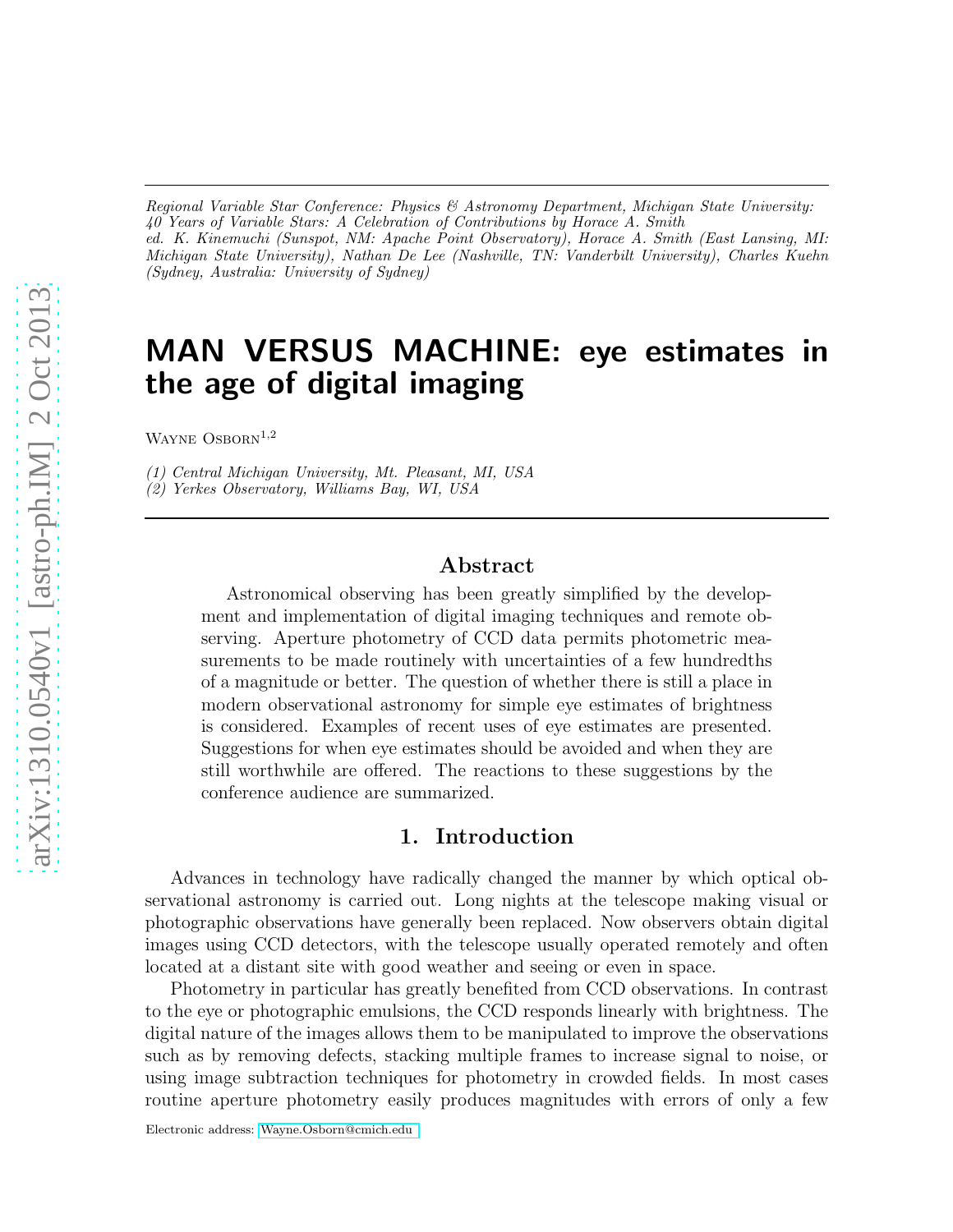

Figure 1.— Fig. 1. AASVO visual-band data for S Her. Magnitudes from CCD frames are shown in green, visual estimates in black. The visual data are important in defining the light curve.

percent. One can therefore ask if there still a place in modern observational astronomy for measuring an object's brightness through simple eye estimates relative to one or more stars of known magnitude.

## 2. Is the eye estimate technique still of value?

It is a fact that eye estimates of brightness are still being done. One example is seen in the observations submitted by the members of the American Association of Variable Star Observers. Figure 1 presents recent AAVSO data for S Her showing that many of the observations are visual ones. Presently about 20% of the observations submitted to the AAVSO are visual estimates (M. Templeton, private communication), but this statistic is somewhat misleading in that short-period variables generate large numbers of CCD observations while visual observations are still a major component of the data for the longer period variables.

A second place where eye estimates are still in use is following the brightness changes of objects on archival photographic plates. Two recent examples can be found in Semkov et al. (2012) and in Osborn, Kopacki and Haberstroh (2012). Appropriate for this conference, Figure 2 shows the phased light curve of a globular cluster RR Lyrae variable determined from eye estimates of plates obtained at the Michigan State University Observatory 1970-1980.

Thus, eye estimates are presently in use for magnitude determinations, but the issue is if this technique is still worthwhile. Can data derived from eye estimates yield good science? Shouldn't all eye estimates be replaced by digitally-based observations? Let's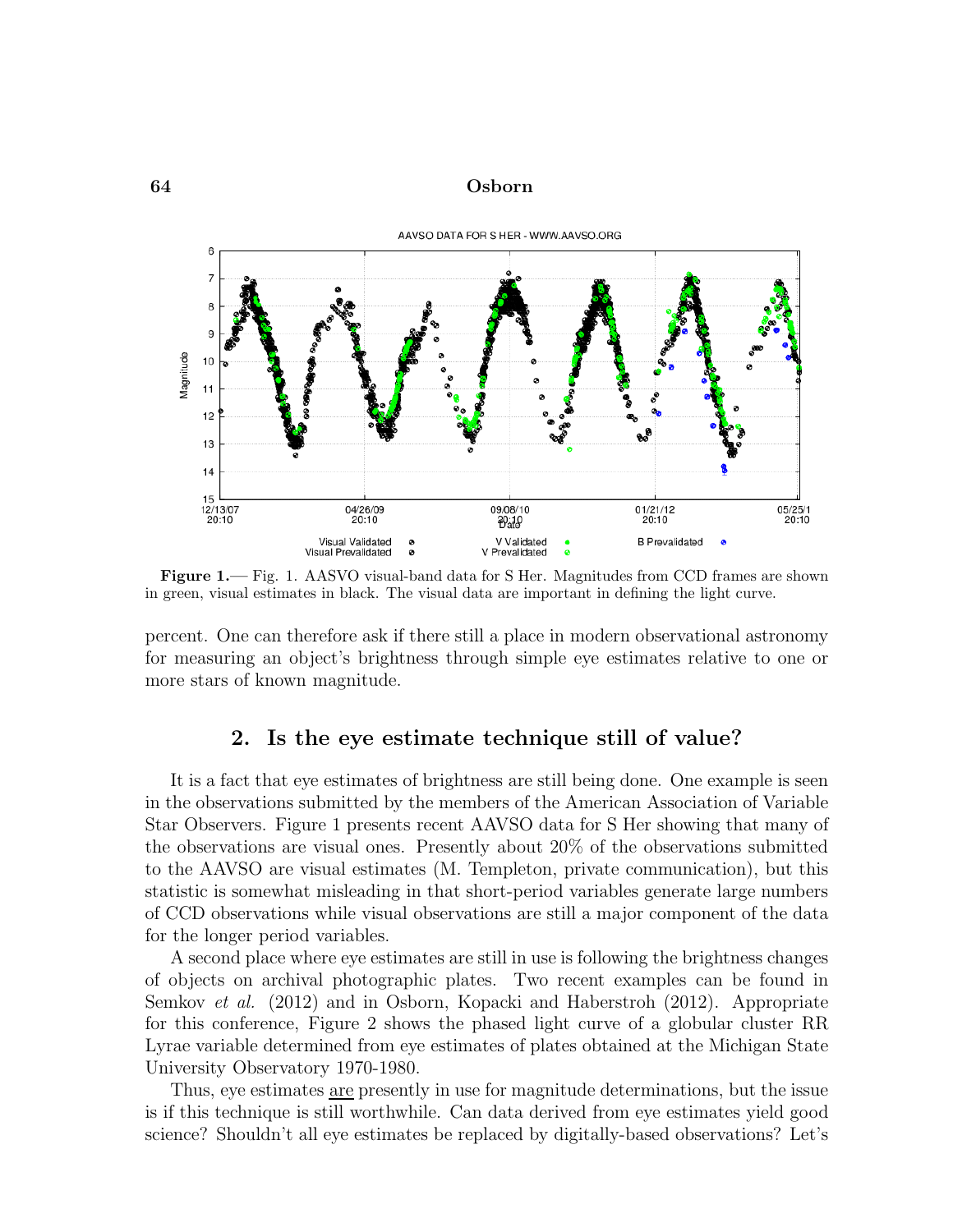#### Man versus Machine 65

consider these questions by looking at present astronomical uses of eye estimates.

## 3. Present uses of eye estimates and their value

The eye-estimate technique is in common use in several areas of modern astronomy. These areas will be briefly identified followed by my opinions on whether or not the data so derived is scientfically useful. I will invite comments from others in the audience on these opinions at the conclusion of this presentation. The use of eye estimates in "discovery-type" observations, such as finding that a dwarf nova is in outburst, will be ignored although these are often of great value.

#### 3.1. Applications where eye estimates should be avoided

Light curves from visual estimates for eclipsing binaries, RR Lyraes, Cepheids and other objects with relatively short periods are not worth the effort. Such exercises may be of use as a pedagogical exercise (Turner 1999), but the light curves derived are of too poor a quality to be useful scientifically. Such observations not only have large errors, light curve modeling requires observations in well-determined (usually standard) passbands.

More common than light curve determinations for short-period variables are observations of times of minima for eclipsing binaries and times of maxima for RR Lyrae and Cepheid variables. Such timings are useful for period change studies, but data derived visually, and even photographically, typically have uncertainties many times what can be achieved from photoelectric or CCD observations which can readily be obtained. Furthermore, there is also the tendency for visual observers to systematically estimate such times too late or to be influenced by the time predicted by the ephemeris. A good example is given by Zhu *et al.* (2012); the O-C diagram from his paper is reproduced with permission in Figure 3.

#### 3.2. Applications where eye estimates are useful in certain cases

Currently, variables with good amplitudes and fairly long periods are routinely monitored by visual estimates as shown by the significant amount of such data for these stars submitted to the AAVSO. Much of this monitoring may soon be replaced by automated surveys. Nevertheless, I propose that data from such eye estimates will continue to be of value in certain situations.

One case is the continuing visual observation of the so called AAVSO legacy variables. These are stars of special interest because they have been well observed over periods of up to a century or more. Continued monitoring of these objects in the same manner, i.e. visually, will generate useful long-term self-consistent datasets. A second case involves the very brightest variables. In general, the variations of such objects are most easily followed by eye as they are too bright for routine CCD monitoring.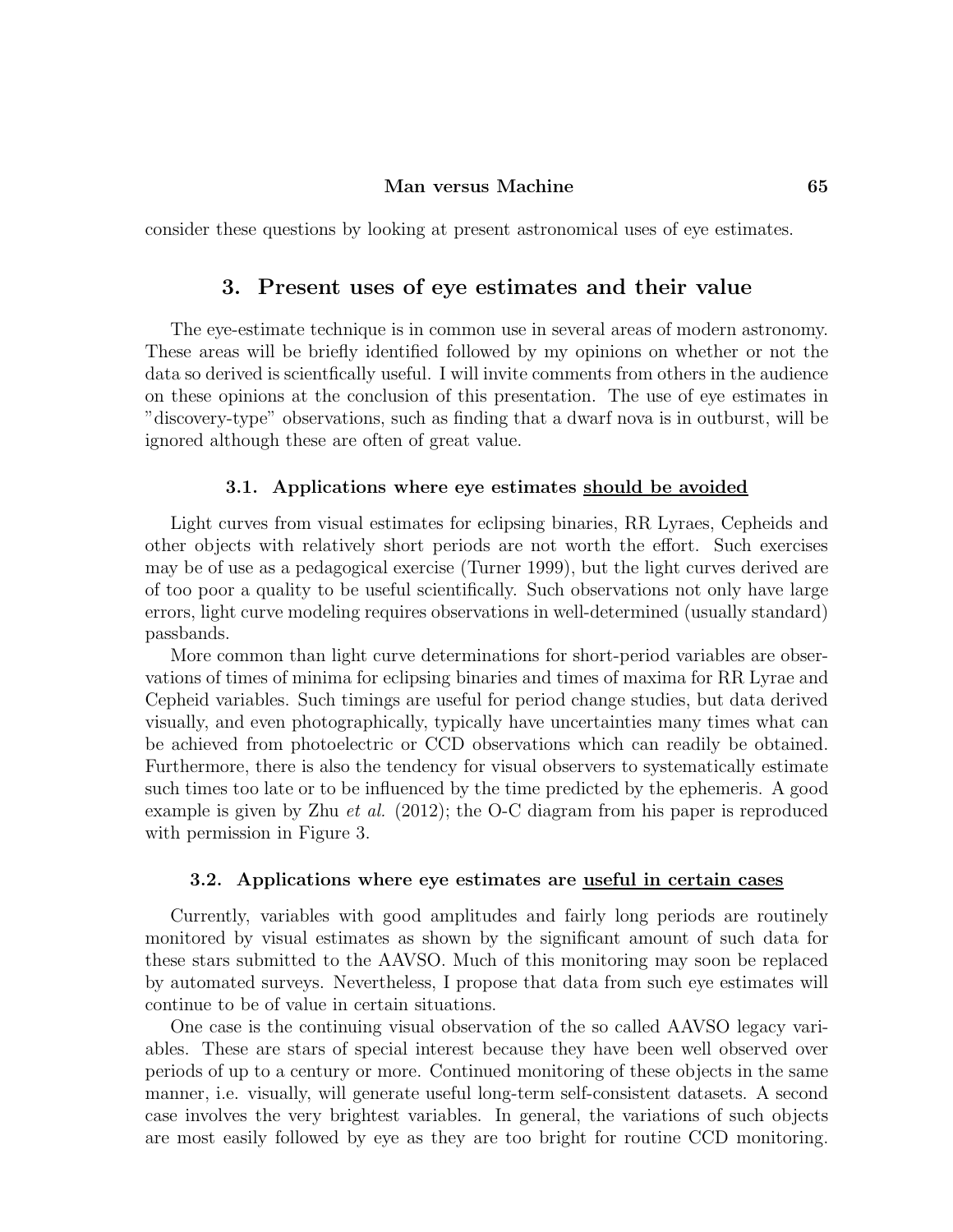

Figure 2.— The phased light curve of M13 Variable 8 from eye estimates of MSU plates.

Examples of these two cases, again using AAVSO data, are presented in Figure 4 and Figure 5.

Another application of eye estimates of scientific value involves the derivation of photometric data from archival photographic plates. CCD-based data are much more accurate, but the archival photograpic material covers epochs that can't be reproduced. While it is true that plates can be digitized and then treated similarly to CCD frames, in practice this is time consuming and the reductions can be complicated. Digitization may not be worth the effort. This is especially true in cases of crowded fields and when dealing with poorly exposed plates. In these cases eye estimates are capable of fairly quickly producing data of sufficient accuracy for scientific use. An example is provided by studies of the variable stars in globular clusters. Figure 6 shows the cluster M13 (from an MSU plate) with one of the RR Lyrae stars, Variable 8, indicated. Figure 7 and Figure 8 show phased light curves for Variable 8, the first from photometry of CCD images obtained in 2000 and the other from eye estimates of MSU plates taken in the 1970's. Fitting such photographic data to an accurate CCD light curve yields epochs of maxima of sufficient accuracy for period change studies (see, for example, Rabidoux et al. 2010 and Chicherov 1997). Eye estimates using photographic material are also commonly used to investigate pre-discovery or long-term photometric behaviour of novae (examples are the studies of Schaefer 2010 and of Jurdana-Sepic and Munari 2008).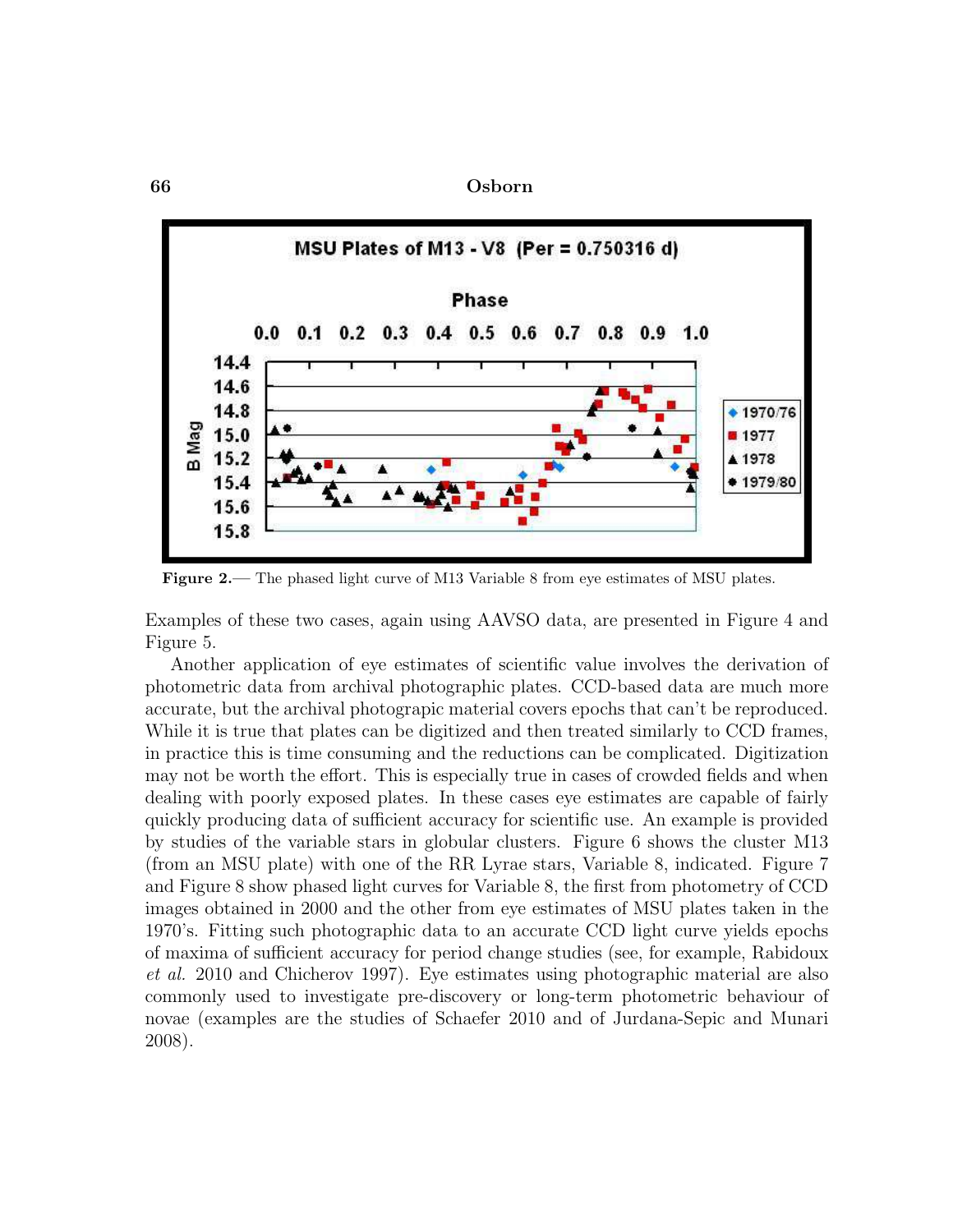

Figure 3.— An O-C diagram for BS Vul from Zhu *et al.* (2012). The small points after 1980 are values based on visual data. They show large scatter as well as systematic deviations from the CCDand photoelectric-based data for this time period.

#### 3.3. An application where eye estimates probably should be used

One area where eye estimates are probably preferred is for determinations of integrated magnitudes and brightness changes for naked-eye comets. Such observations are generally done visually and not digitally for several reasons: comets are extended sources, the observations often must be made at high airmass (and thus below the altitude limits for computer-operated telescopes) and observing conditions can involve bright or poor skies. This application is illustrated in Table 1 which shows some totalmagnitude and coma-diameter observations of Comet C/2012 F6 (Lemmon). Only one of the measures was done with a CCD. It is not clear that digital observations could produce better data without a significant amount of effort.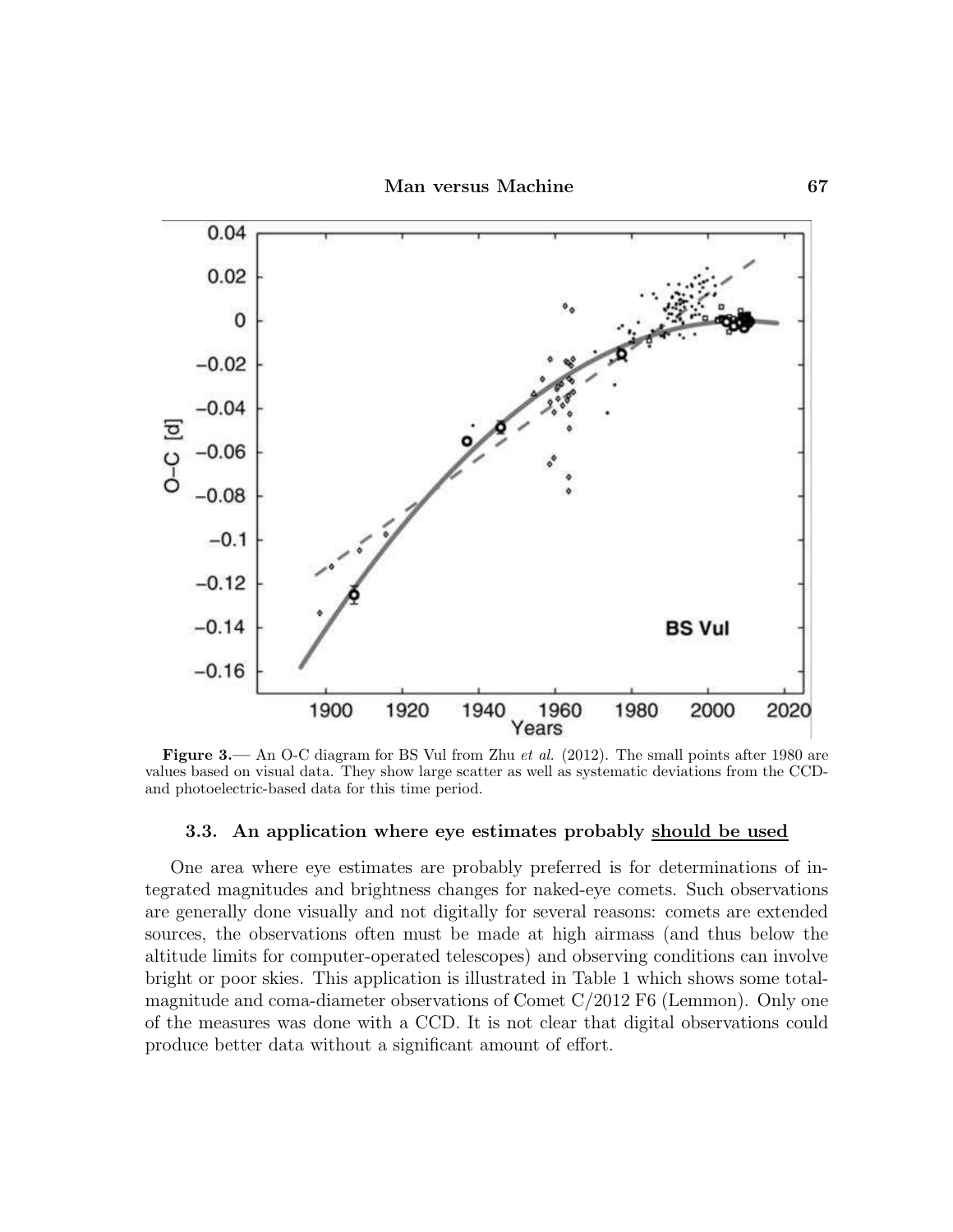

Figure 4.— AASVO data for the legacy long-period variable R Aqr. The value of the visual observations (in black) for studying the long-term behaviour is obvious.



Figure 5.— AASVO data for the bright variable  $\gamma$  Cas (V = 2.2). Despite the large scatter, the visual data (in black) show a slow brightening trend.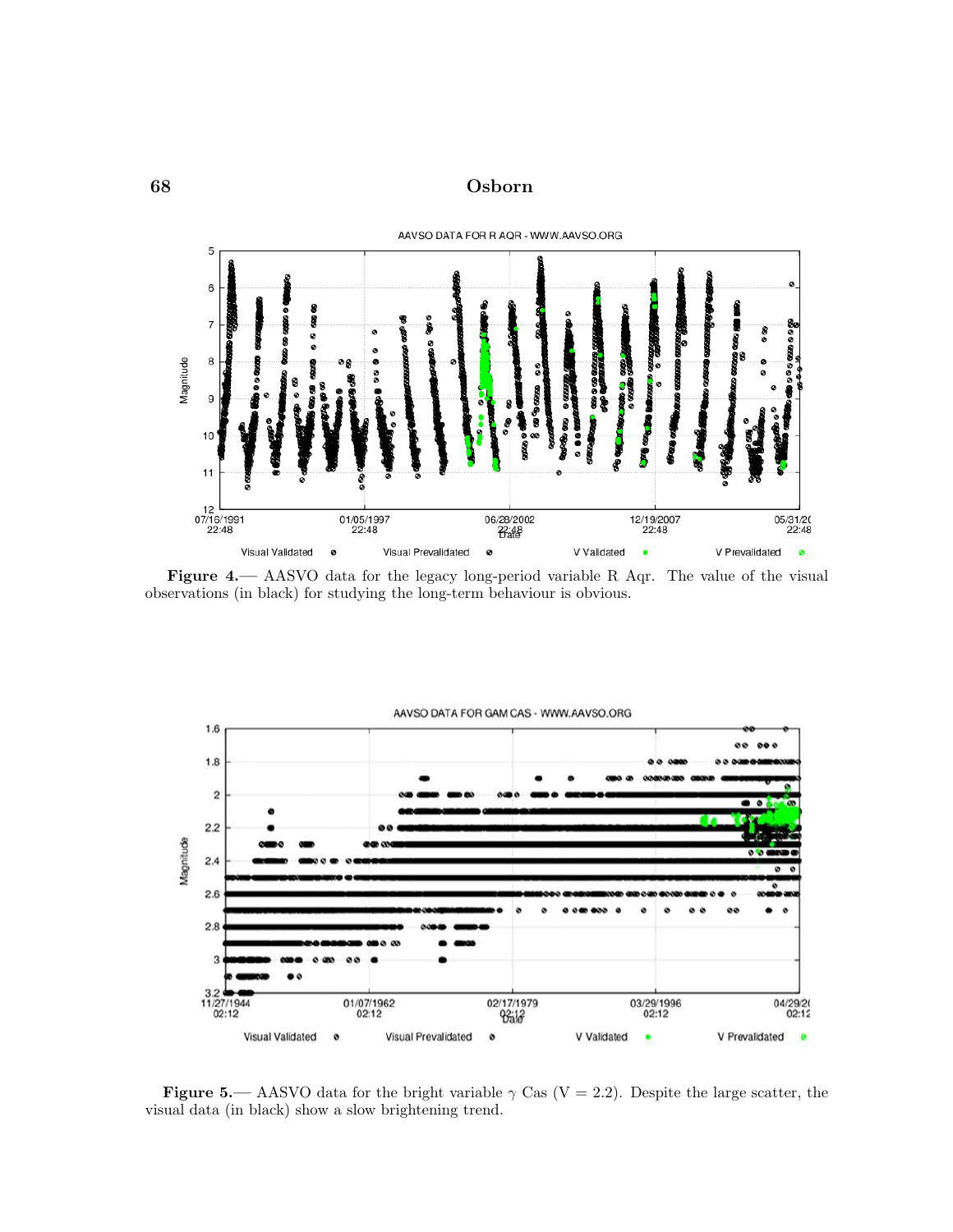

Figure 6.— The globular cluster M13 from a scan of an MSU plate. Variable 8 is indicated.



Figure 7.— V light curve for the RR Lyrae variable M13-V8 from CCD images.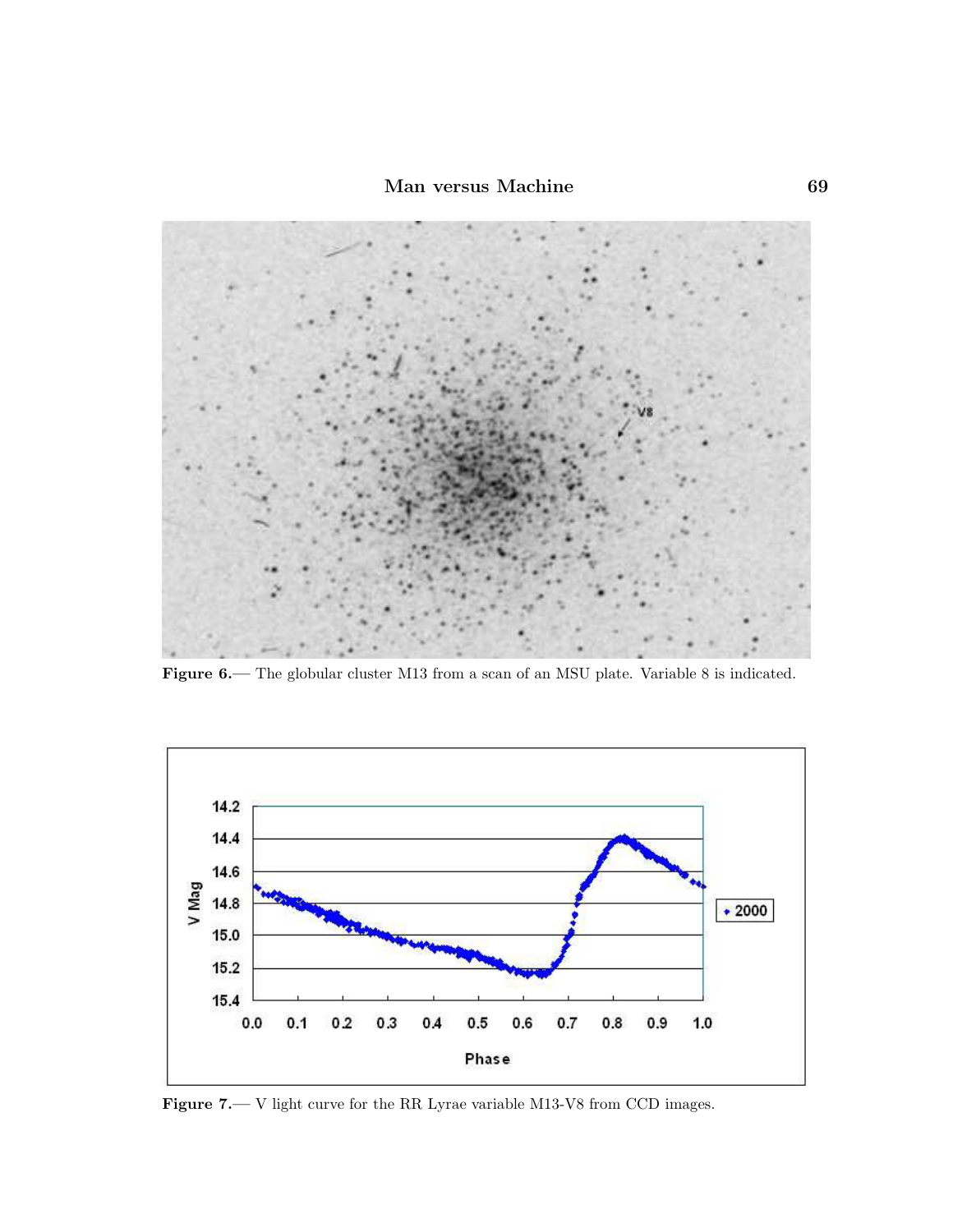



Figure 8.— B light curve for the RR Lyrae Variable M13-V8 from eye estimates of photographic plates.

TABLE 1 Total-magnitude and coma-diameter estimates for Comet  $C/2012$  F6 (Lemmon)<sup>a</sup>

| $2013$ Date | Mag  | Coma                     | Observer               | <b>Notes</b>                                   |
|-------------|------|--------------------------|------------------------|------------------------------------------------|
| May 11.13   | 6.4  | 8'                       | J. J. Gonzalez, Spain  | $10x50$ binoculars                             |
| May 8.78    | 6.9  | $6^{\circ}$              | K. Yoshimoto, Japan    | $20x100$ binoculars                            |
| May $4.15$  | 6.2  | $6^{\circ}$              | J. J. Gonzalez, Spain  | $25x100$ binoculars                            |
| May 2.81    | 6.8  | $3^{\prime}.8$           | K. Yoshimoto, Japan    | $0.16$ -m reflector+V filter CCD               |
| Apr. 29.35  | -6.1 | 5'                       | A. Amorim, Brazil      | $10x50$ binoculars, altitude 16 deg; moonlight |
| Apr. 1.35   | 6.0: | 3'                       | A. Amorim, Brazil      | $0.07$ -m refractor; altitude 5 deg            |
| Mar. 14.41  | 4.3  | $\overline{\phantom{m}}$ | D. Seargent, Australia | naked eye                                      |
| Mar. 7.42   | 4.4  | $\overline{\phantom{m}}$ | D. Seargent, Australia | naked eve                                      |
| Mar. 2.95   | 5.2  | 8'                       | A. Amorim, Brazil      | $10x50$ binoculars                             |
| Feb. 24.96  | 5.2  | 8'                       | A. Amorim, Brazil      | $10x50$ binoculars; light pollution, moonlight |

<sup>a</sup> Table developed from data published by the *International Comet Quarterly* (see [http://www.icq.eps.harvard.edu/CometMags.html\)](http://www.icq.eps.harvard.edu/CometMags.html)

# 4. Conclusions

I believe I have demonstrated that there is still a place in modern observational astronomy for eye estimates of brightness. Applications where this technique can produce data of scientific value include observations of comet magnitudes, measures on archival photographic plates and the monitoring of variable stars in special cases. There may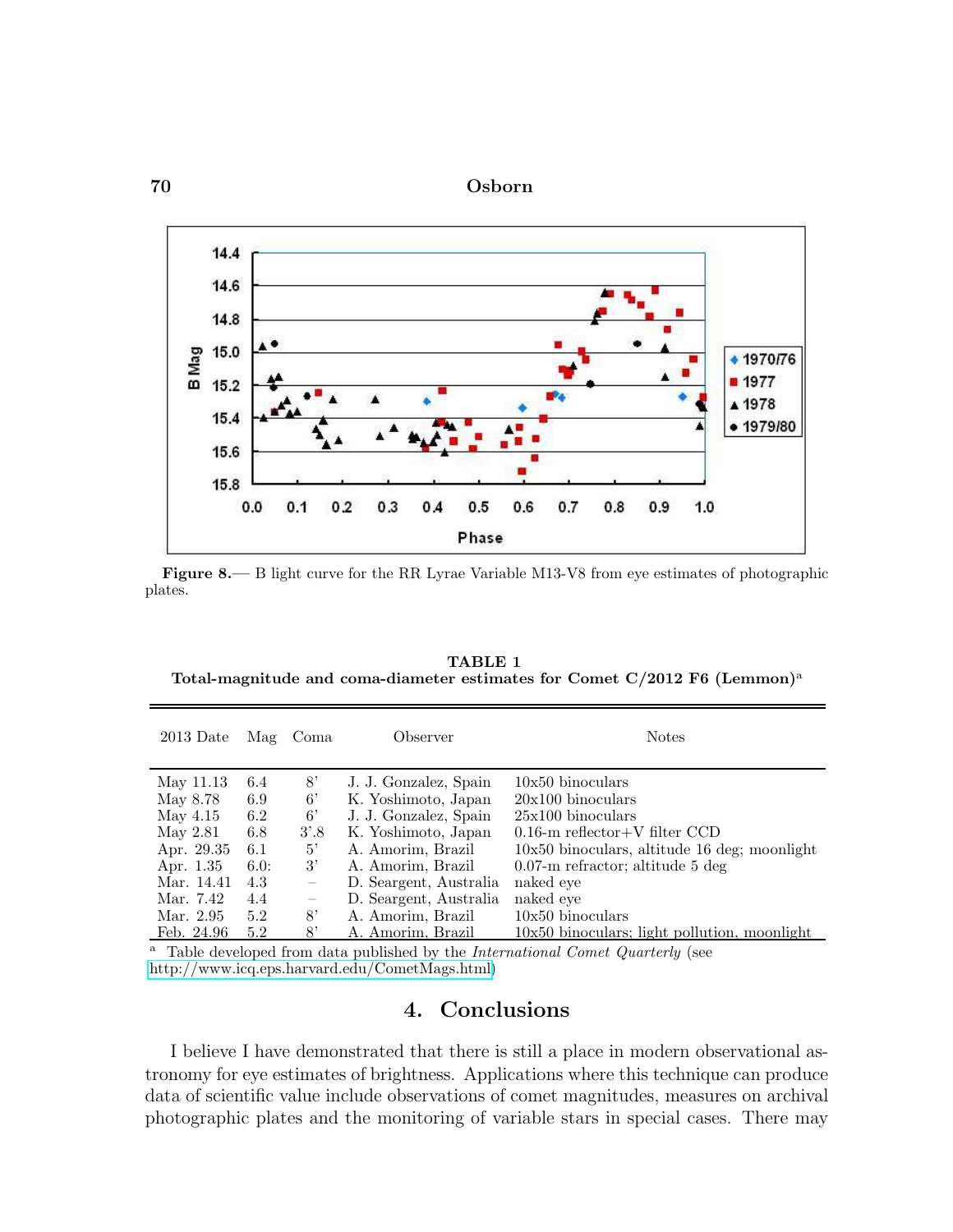#### Man versus Machine 71

be other valid uses that have not been examined, such as in measuring light pollution. It is suggested that eye estimates should be avoided in favor of filtered CCD or photoelectric observations for determining light curves of eclipsing binaries and short period pulsating variables, such as RR Lyraes and Cepheids, as well as for timing minima and maxima of such objects.

The suggestions in Section 3 are based significantly on my personal experience. Members of the audience are encouraged to offer their own views on the use and value of eye estimates.

#### 4.1. Comments and reactions by the members of the audience

D. Welch: First, let me emphasize that the real-time discovery aspect of certain types of visual observations is still a very important role. While the possibilityof computerbased expert systems performing the same function is real, it is likely that visual alerts will maintain the pre-eminence in timeliness, low false-positive rates, and low cost for some time to come.

On the other hand, there are some assumptions in the earlier discussion with with I disagree. For instance, we have known what fraction of legacy long-period variables have irregular variations in their O-C diagrams (almost all) and which have "secular" variations which might be associated with expected evolutionary changes. The unstated assumption is that if we keep following these objects, we will learn something of additional value. But an equally likely – or even more probable – outcome is that we've seen what there is to see and we will just be refining the same statistic. Of course, if we stop observing them, it is certain that we won't learn more! But they will continue to be observed by surveys, and so claiming that visual observations of legacy LPVs has significant discovery potential is misleading, in my opinion. Also, the competitiveness of the visual technique for bright variables is fading with the operation of the BRITE Constellation satellites (Kushnig et al. 2009) and the AAVSO's Bright Star Monitor program (see [http://www.aavso.org/bright-star-monitor-stations\)](http://www.aavso.org/bright-star-monitor-stations).

I would also argue that the value of photographic archives is decreasing with time. There was no CCD imaging prior to about 1985 and few photographic plates prior to about 1890. As the decades pass, larger and larger percentages of the time coverage will be available from CCD imaging, and at higher precision. It won't be long before the span of CCD imaging will be long enough to investigate the period changes that have traditionally required access to photographic plate archives. Regarding photometry in globular clusters, the total amount of effort required to analyse globular cluster CCD images is VERY low. I would argue that it requires more time to do the visual estimates of the variables on the plates! Still, if the plates exist and people are motviated to measure them, that is a net gain.

Finally, visual estimates of comet magnitudes may be all that is available, but that doesn't mean that they are correct. Indeed, one would only be sure of that if one had digital images to compare against. And I have to point out that visual measurements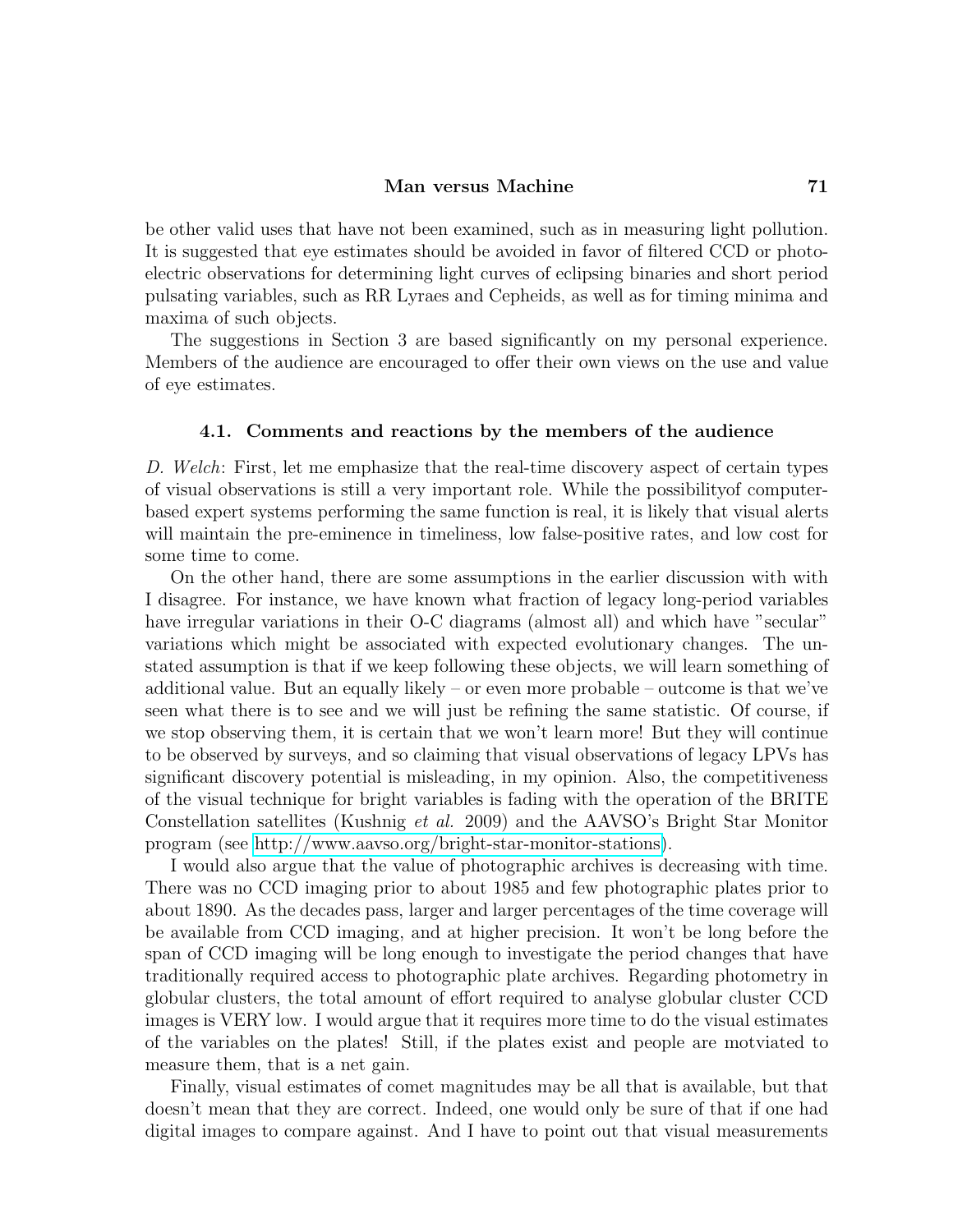of light pollution from "faintest visible stars", which you mentioned in passing, are not estimates of light pollution itself but rather a combination of light pollution plus transparency. Sky Quality Meters<sup>1</sup>, all-sky cameras, and the Dark Sky Meter phone apps are all modern ways to digitally measure light pollution (see, for example, Birriel, Wheatley & McMichael 2010).

H. Smith: D. Welch rightly noted that – provided CCD surveys continue and expand – the importance of existing photographic and visual archives will decrease over time. However, I would point out that the decay time for the utility of such archives is not short on a human timescale. Several decades will need to pass before CCD surveys can approach the time coverage of the photographic data that now extend more than a century into the past. The value of such extensive coverage depends, of course, on the timescale of the phenomena being observed. As examples, for RR Lyrae variables it is not yet clear whether or not there are significant period change events or other unusual modulations that require time intervals of more more than a few decades to become apparent in individual stars. There are, however, suggestions that such phenomena do occur. Observed period changes for many RR Lyraes stars show O−C variations occur that are large enough to be easily within the range measurable when photographic and visual data are included. Such archival observations therefore remain important for understanding such changes. Eventually CCD time-coverage should catch up, but we are not there yet and I wouldn't want to wait 50 years so as to be able to rely solely upon CCD data to address such questions.

That being said, the day is probably soon coming when the role of routine photometric monitoring of variable stars will be taken over by CCD surveys, though, as Doug stated, discovery alerts based on visual monitoring may remain important. What some have called the romantic era of visual observing by AAVSO members is probably drawing to a close for most purposes. As an AAVSO member for many years, I regard that with some regret, but I certainly like the new results that are emerging from CCD surveys.

# 5. Acknowledgements

Thanks are due to the AAVSO and its many observers worldwide for making possible Figures 1, 4 and 5 of this paper. I also thank Dr. L.-Y. Zhu for permission to reproduce Figure 3.

#### References

Birriel, J.; Wheatley, J. & McMichael, C.. 2010, JAAVSO, 38, 132 Chicherov, A. V. 1997, Astron. Letters, 23, 600 Jurdana-Šepić, R. & Munari, U. 2008, IBVS, no. 5839, 1

 $1$  Full disclosure by D. Welch: Welch is a co-inventor of the Sky Quality Meter.